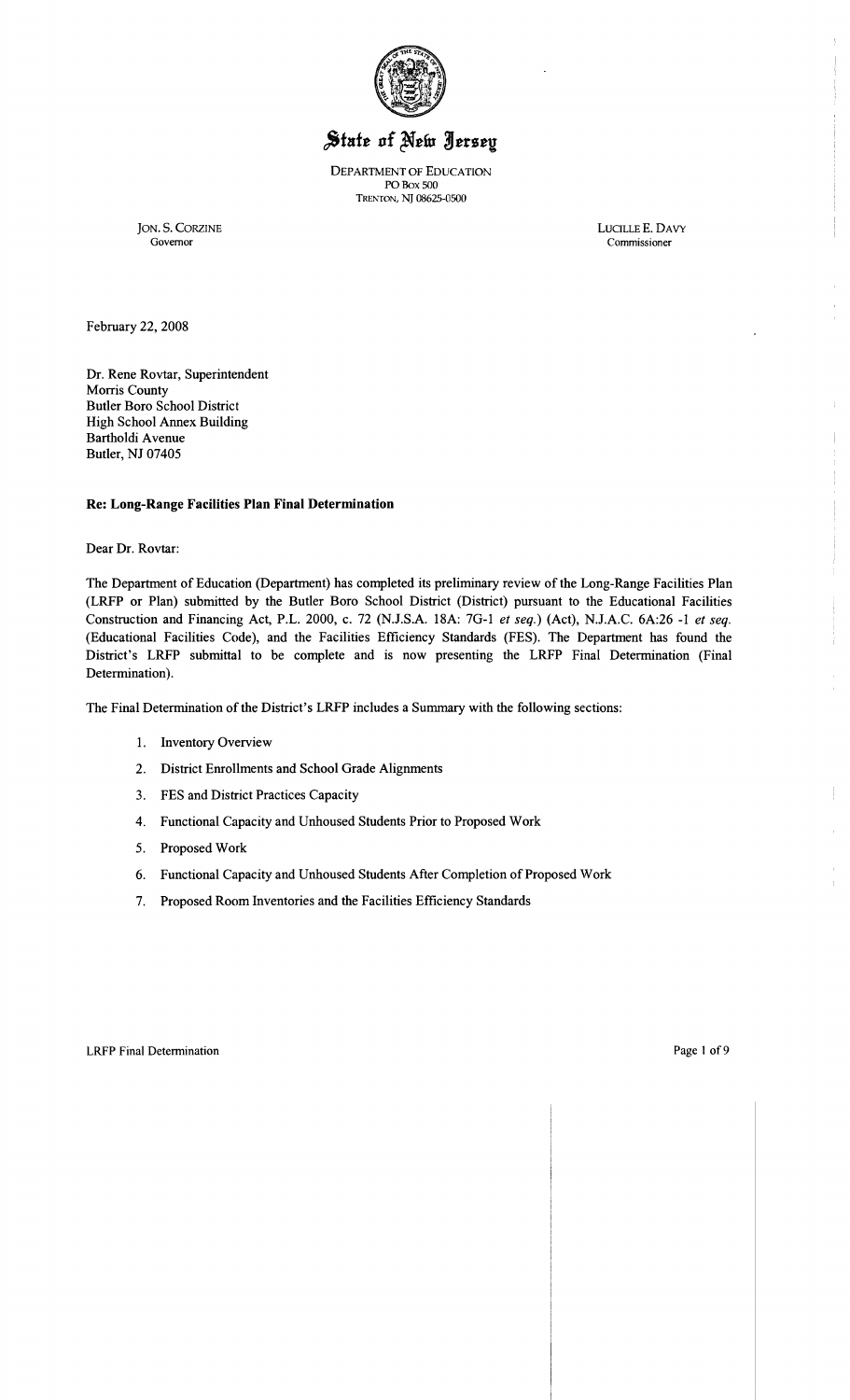Major LRFP approval issues include the adequacy of the LRFP's proposed enrollments, school capacities, and educational spaces. Approval of the LRFP, and any projects and costs listed therein, does not imply approval of an individual school facilities project or its corresponding costs and eligibility for State support under the Act. Similarly, approval of the LRFP does not imply approval of portions of the Plan that are inconsistent with the Department's FES and proposed building demolition or replacement. Determination of preliminary eligible costs and final eligible costs will be made at the time of the approval of a particular school facilities project pursuant to NJ.S.A. 18A:7G-5. The District must submit a feasibility study as part of the school facilities project approval process, pursuant to NJ.S.A. 18A:7G-7b, to support proposed building demolition or replacement. The feasibility study should demonstrate that a building might pose a risk to the safety of the occupants after rehabilitation or that rehabilitation is not cost-effective.

Following the approval of the LRFP, the District may submit an amendment to the approved LRFP for Department review. Unless and until an amendment to the LRFP is submitted to and approved by the Commissioner of the Department pursuant to NJ.S.A. 18A:7G-4(c), the approved LRFP shall remain in effect. The District may proceed with the implementation of school facilities projects that are consistent with the approved LRFP whether or not the school facilities project contains square footage that may be ineligible for State support.

We trust that this document will, adequately explain the Final Determination and allow the District to move forward with the initiation of projects within its LRFP. Please contact Frank LoDolce, Regional Director at the Office of School Facilities at (609) 292-7078 with any questions or concerns that you may have.

Sincerely,

Fu alle Endany

Lucille E. Davy Commissioner

Enclosure

LED:BEP:FJL:ab

c: Willa Spicer, Deputy Commissioner\ John Hart, Chief of Staff Rochelle Hendricks, Assistant Commissioner, Division of District & School Improvement William King, Assistant Commissioner Kathryn Forsyth, Director of Public Information Dr. Kathleen C. Serafino, Interim Morris County Superintendent of Schools Bernard E. Piaia, Director, Office of School Facilities Frank LoDolce, Regional Director, Office of School Facilities Catherine Bravo, County Manager, Office of School Facilities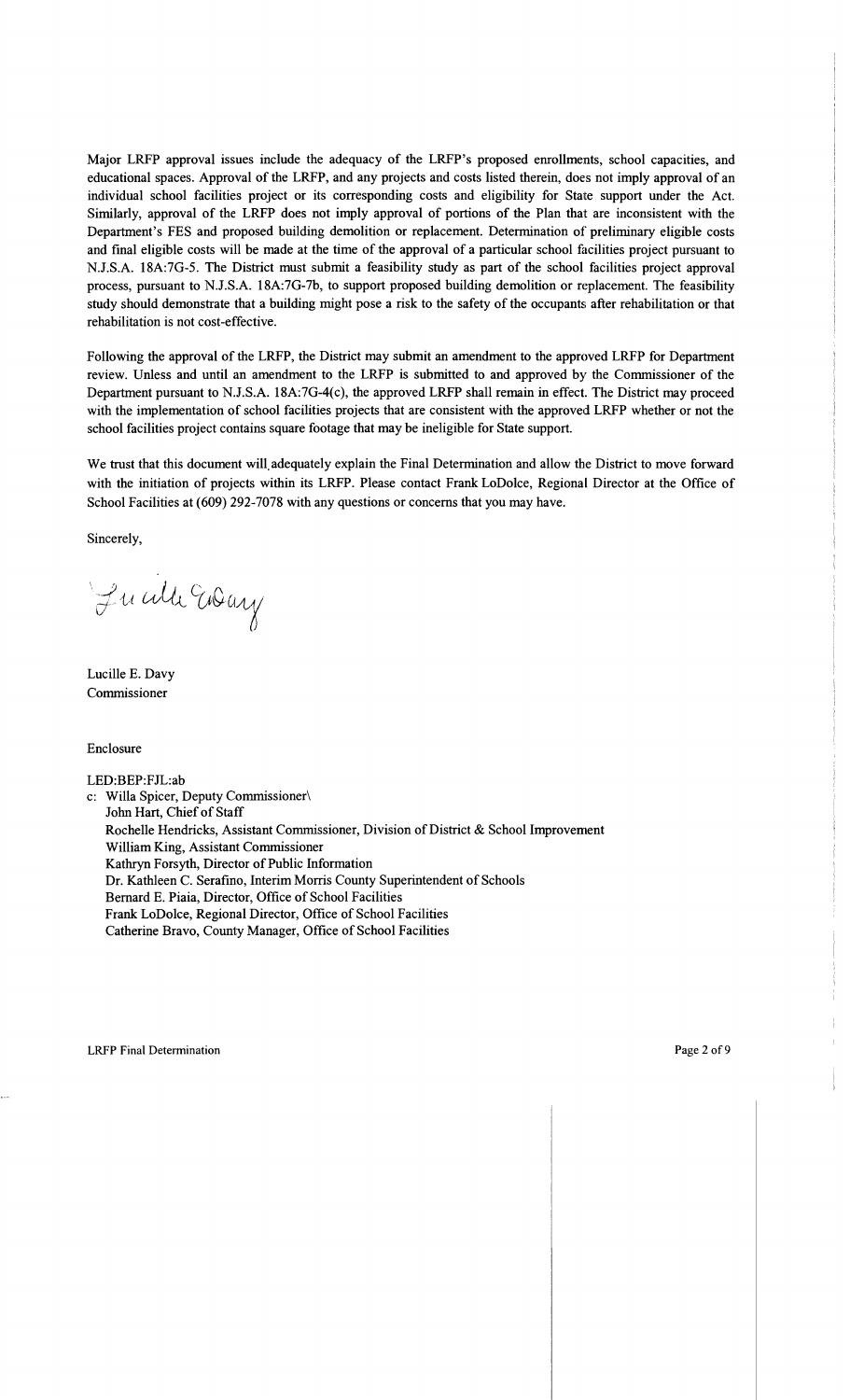# LONG-RANGE FACILITIES PLAN

# **Final Determination Summary**

Butler Boro School District

The Department of Education (Department) has completed its review of the Long-Range Facilities Plan (LRFP or Plan) submitted by the Butler Boro School District (District) pursuant to the Educational Facilities Construction and Financing Act, P.L. 2000, c.72 (N.J.S.A. 18A:7G-l *et seq.)* (Act), NJ.A.C. 6A:26-1 et seq. (Educational Facilities Code), and the Facilities Efficiency Standards (FES).

This is the Department's Final Determination Summary (Summary) of the LRFP. The Summary is based on the standards set forth in the Act, the Educational Facilities Code, the FES, District entered data in the LRFP and Project Application and Tracking System (LRFP website), and District supplied supporting documentation. The Summary consists of seven sections. The referenced reports in *italic* text are standard LRFP reports available on the Department's LRFP website.

#### 1. Inventory Overview

The District provides services for students in grades K-12. The predominant existing school grade configuration is K-12. The predominant proposed school grade configuration is K-12. The District is classified as an "Under 55" district for funding purposes.

The District identified existing and proposed schools, sites, buildings, playgrounds, playfields, and parking lots in its LRFP. The total number of existing and proposed district-owned or leased schools, sites, and buildings are listed in Table 1. A detailed description of each asset can be found in the LRFP website report titled *"Site Asset Inventory Report. "* 

|                                                      | <b>Existing</b> | <b>Proposed</b> |
|------------------------------------------------------|-----------------|-----------------|
| <b>Sites:</b>                                        |                 |                 |
| <b>Total Number of Sites</b>                         |                 |                 |
| Number of Sites with no Buildings                    |                 |                 |
| Number of Sites with no Instructional Buildings      |                 |                 |
| <b>Schools and Buildings:</b>                        |                 |                 |
| <b>Total Number of Schools</b>                       |                 |                 |
| <b>Total Number of Instructional Buildings</b>       |                 |                 |
| Total Number of Administrative and Utility Buildings |                 |                 |
| <b>Total Number of Athletic Facilities</b>           |                 | ∩               |
| <b>Total Number of Parking Facilities</b>            |                 | Ω               |
| <b>Total Number of Temporary Facilities</b>          |                 |                 |

#### Table 1: Inventory Summary

As directed by the Department, incomplete school facilities projects that have project approval from the Department are represented as "existing" in the Plan. District schools with incomplete approved projects that include new construction or the reconfiguration of existing program space are as follows: n/a.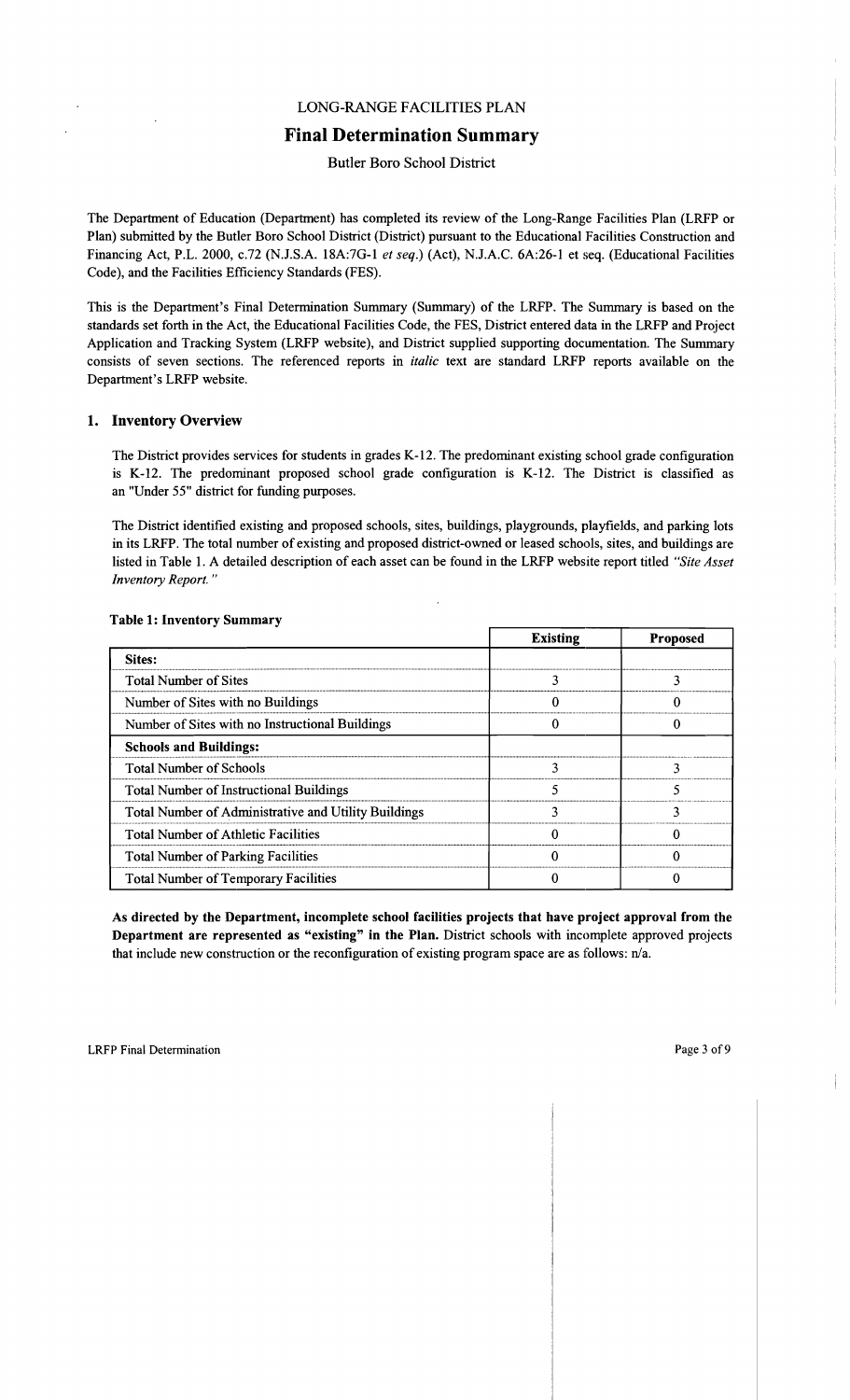Major conclusions are as follows:

- The District is proposing to maintain the existing number of District-owned or leased sites.
- The District is proposing to maintain the existing number of District-owned or operated schools.
- The District is proposing to maintain the existing number of District-owned or leased instructional buildings. The District is proposing to maintain the existing number of District-owned or leased noninstructional buildings.

FINDINGS The Department has determined that the proposed inventory is adequate for review of the District's LRFP. However, the LRFP determination does not imply approval of an individual school facilities project listed within the LRFP. The District must submit individual project applications for project approval. If building demolition or replacement is proposed, the District must submit a feasibility study, pursuant to NJ.S.A. 18A:7G-7b, as part of the application for the specific school facilities project.

# 2. District Enrollments and School Grade Alignments

The District determined the number of students, or "proposed emollments," to be accommodated in the LRFP on a district-wide basis and in each school. The District's existing and proposed enrollments and the cohortsurvival projection provided by the Department on the LRFP website are listed in Table 2. Detailed information can be found in the LRFP website report titled *"Enrollment Projection Detail.* " Existing and proposed school emollments and grade alignments can be found in the report titled *"Enrollment and School Grade Alignment. "* 

|                             | <b>Actual Enrollments</b><br>2006 school year | <b>District Proposed</b><br><b>Enrollments</b> | <b>Department's LRFP</b><br><b>Website Projection</b> |
|-----------------------------|-----------------------------------------------|------------------------------------------------|-------------------------------------------------------|
| Grades K-12:                |                                               |                                                |                                                       |
| Grades K-5, including SCSE  | 417                                           | 403                                            | 438                                                   |
| Grades 6-8, including SCSE  | 241                                           | 231                                            | 231                                                   |
| Grades 9-12, including SCSE | 509                                           | 604                                            | 604                                                   |
| Total K-12                  | 1.167                                         | 1.238                                          | 1.273                                                 |
| <b>Pre-Kindergarten:</b>    |                                               |                                                |                                                       |
| Pre-Kindergarten, Age 3     |                                               |                                                | 0                                                     |
| Pre-Kindergarten, Age 4     | 0                                             | 0                                              | 0                                                     |
| Pre-Kindergarten, SCSE      | 14                                            | 10                                             | 10                                                    |

#### Table 2: Enrollment Comparison

*"SCSE"* = *Self-Contained Special Education* 

Major conclusions are as follows:

- The District elected to use the Department's LRFP website projection. Supporting documentation was submitted to the Department as required to justify the proposed emollments.
- The District is planning for increasing enrollments.
- The District is not an ECPA (Early Childhood Program Aid) District.

FINDINGS The Department has determined that the District's proposed emollments are supportable for review of the District's LRFP. The Department will require a current emollment projection at the time an application for a school facilities project is submitted incorporating the District's most recent Fall Emollment Report in order to verify that the LRFP's planned capacity is appropriate for the updated emollments.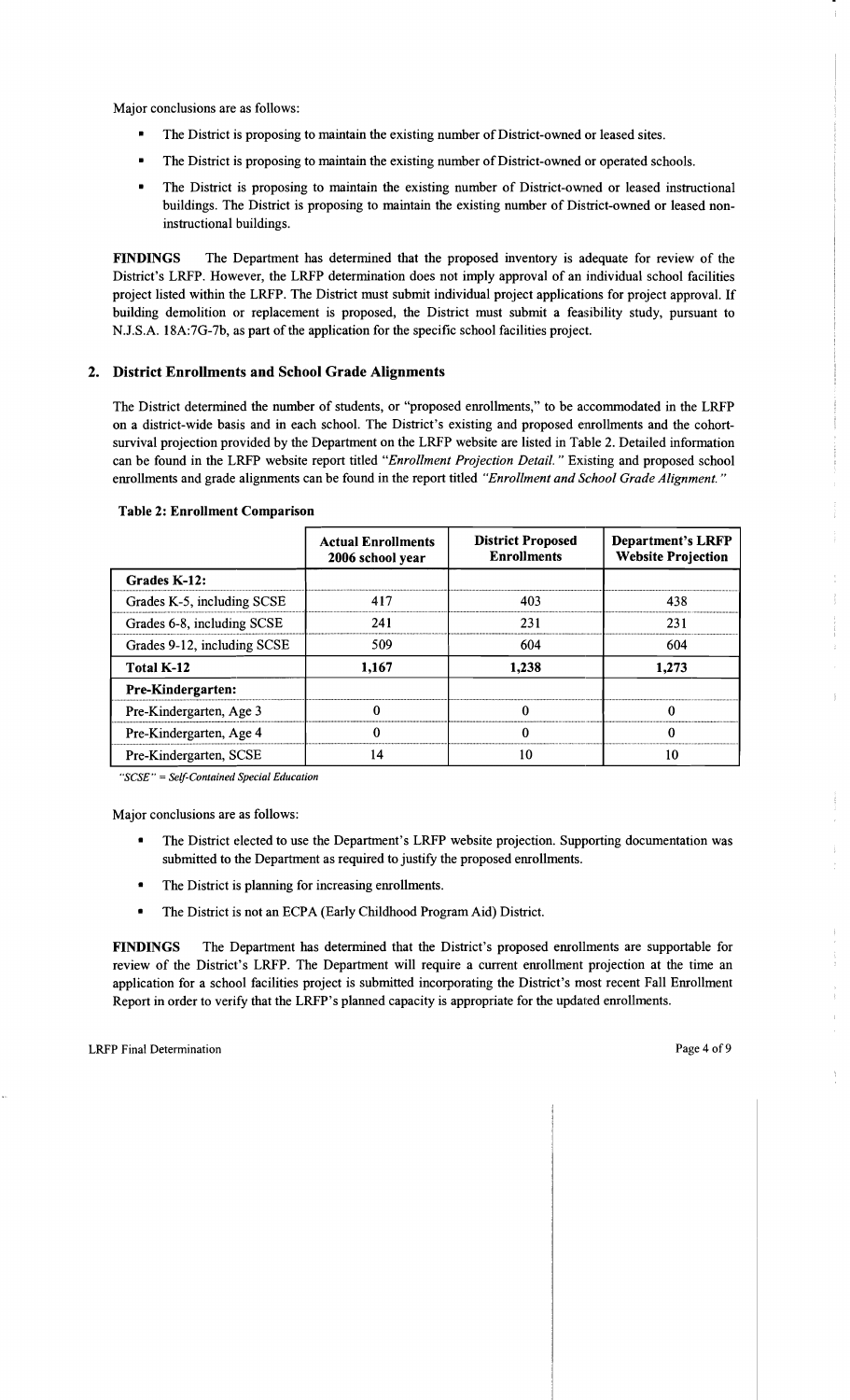## 3. FES and District Practices Capacity

The proposed room inventories for each school were analyzed to determine whether the LRFP provides adequate capacity for the proposed enrollments. Two capacity calculation methods, called *"FES Capacity"* and *"District Practices Capacity,* " were used to assess existing and proposed school capacity in accordance with the FES and District program delivery practices. A third capacity calculation, called *"Functional Capacity*," determines Unhoused Students and potential State support for school facilities projects. Functional Capacity is analyzed in Section 5 of this Summary.

- *FES Capacity* only assigns capacity to pre-kindergarten *(if district-owned or operated),* kindergarten, general, and self-contained special education classrooms. No other room types are considered to be capacity-generating. Class size is based on the FES and is prorated for classrooms that are sized smaller than FES classrooms. FES Capacity is most accurate for elementary schools, or schools with non-departmentalized programs, in which instruction is "homeroom" based. This capacity calculation may also be accurate for middle schools depending upon the program structure. However, this method usually significantly understates available high school capacity since specialized spaces that are typically provided in lieu of general classrooms are not included in the capacity calculations.
- *District Practices Capacity* allows the District to include specialized room types in the capacity calculations and adjust class size to reflect actual practices. This calculation is used to review capacity and enrollment coordination in middle and high schools.

A capacity utilization factor in accordance with the FES is included in both capacity calculations. A 90% capacity utilization rate is applied to classrooms serving grades K-8. An 85% capacity utilization rate is applied to classrooms serving grades 9-12. No capacity utilization factor is applied to preschool classrooms.

Table 3 provides a summary of existing and proposed district-wide capacities. Detailed information can be found in the LRFP website report titled *"FES and District Practices Capacity. "* 

|                                          | <b>Total FES Capacity</b> | <b>Total District Practices Capacity</b> |
|------------------------------------------|---------------------------|------------------------------------------|
| $(A)$ Proposed Enrollments               | l.248                     | 1.248                                    |
| $ $ (B) Existing Capacity                | 935.83                    | 1,330.30                                 |
| <i>*Existing Capacity Status (B)-(A)</i> | $-312.17$                 | 82.30                                    |
| $(C)$ Proposed Capacity                  | 935.83                    | 1,330.30                                 |
| <i>*Proposed Capacity Status (C)-(A)</i> | -31217                    | 82.30.                                   |

#### Table 3: FES and District Practices Capacity Summary

\* *Positive numbers signify surplus capacity; negative numbers signify inadequate capacity. Negative values for District Practices capacity are acceptable* if*proposed enrollments do not exceed 100% capacity utilization.* 

Major conclusions are as follows:

- The District has appropriately coordinated proposed school capacities and enrollments in the LRFP.
- Adequate justification has been provided by the District if capacity for a school deviates from the proposed enrollments by more than 5%.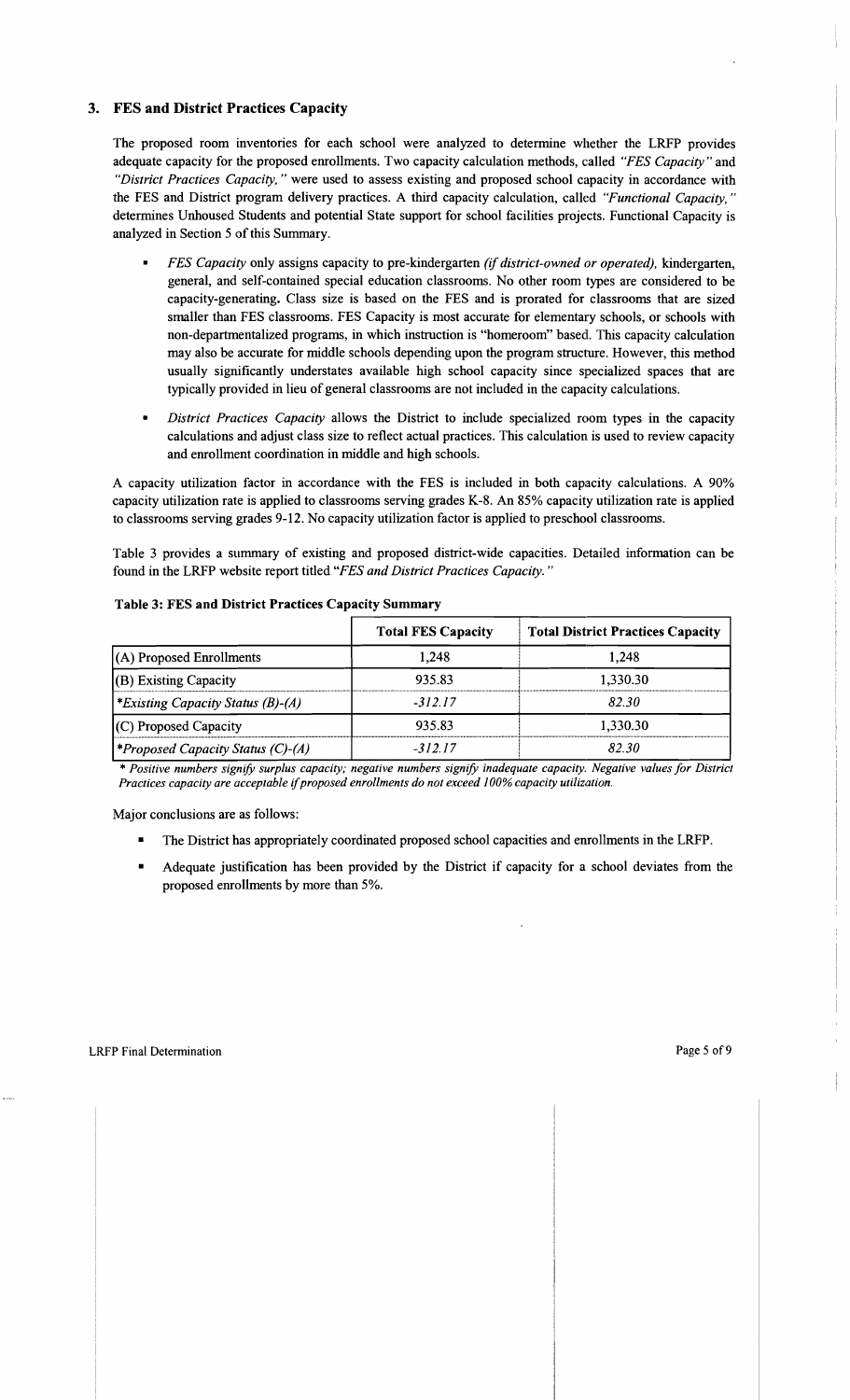FINDINGS The Department has determined that the proposed District capacity, in accordance with the proposed enrollments, is adequate for review of the District's LRFP. The Department will require a current enrollment projection at the time an application for a school facilities project is submitted, incorporating the District's most recent Fall Enrollment Report, in order to verify that the LRFP's planned capacity meets the District's updated enrollments.

## 4. Functional Capacity and Unhoused Students Prior to Proposed Work

*Functional Capacity* was calculated and compared to the proposed enrollments to provide a preliminary estimate of Unhoused Students and new construction funding eligibility. Functional Capacity is the adjusted gross square footage of a school building *(total gross square feet minus excluded space)* divided by the minimum area allowance per Full-time Equivalent student for the grade level contained therein. Unhoused Students is the number of students projected to be enrolled in the District that exceeds the Functional Capacity of the District's schools pursuant to N.J.A.C.  $6A:26-2.2(c)$ .

*"Excluded Square Feet"* in the LRFP Functional Capacity calculation includes (1) square footage exceeding the FES for any pre-kindergarten, kindergarten, general education, or self-contained special education classroom; (2) grossing factor square footage *(corridors, stairs, mechanical rooms, etc.)* that exceeds the FES allowance, and (3) square feet proposed to be demolished or discontinued from use. Excluded square feet may be revised during the review process for individual school facilities projects.

Table 4 provides a preliminary assessment of Functional Capacity, Unhoused Students, and Estimated Maximum Approved Area for the various grade groups in accordance with the FES. Detailed information concerning the calculation and preliminary excluded square feet can be found in the LRFP website reports titled *"Functional Capacity and Unhoused Students"* and *"Functional Capacity Excluded Square Feet."* 

|                        |            | B                 |                 |                |                          |
|------------------------|------------|-------------------|-----------------|----------------|--------------------------|
|                        |            | Estimated         |                 | D              | $E = C x D$              |
|                        | А          | Existing          | $C = A-B$       | Area           | <b>Estimated Maximum</b> |
|                        | Proposed   | <b>Functional</b> | Unhoused        | Allowance      | Approved Area for        |
|                        | Enrollment | Capacity          | <b>Students</b> | (gsf/students) | <b>Unhoused Students</b> |
| Elementary $(K-5)^*$   | 403        | 411.85            | -0              | 125.00         | 0                        |
| Middle $(6-8)$         | 231        | 274.77            | $\Omega$        | 134.00         |                          |
| $High (9-12)$          | 604        | 672.98            | 0               | 151.00         | $\Omega$                 |
| <b>District Totals</b> | 1,238      | 1,359.60          |                 |                |                          |

Table 4: Functional Capacity and Unhoused Students Prior to Proposed Work

*\*Pre-kindergarten students are not included in the calculations.* 

Major conclusions are as follows:

- The calculations for "Estimated Existing Functional Capacity" include school facilities projects that have been approved by the Department but were not under construction or complete at the time of Plan submission.
- The District, based on the preliminary LRFP assessment, does not have Unhoused Students for the following FES grade groups: Grades K-5, 6-8, 9-12.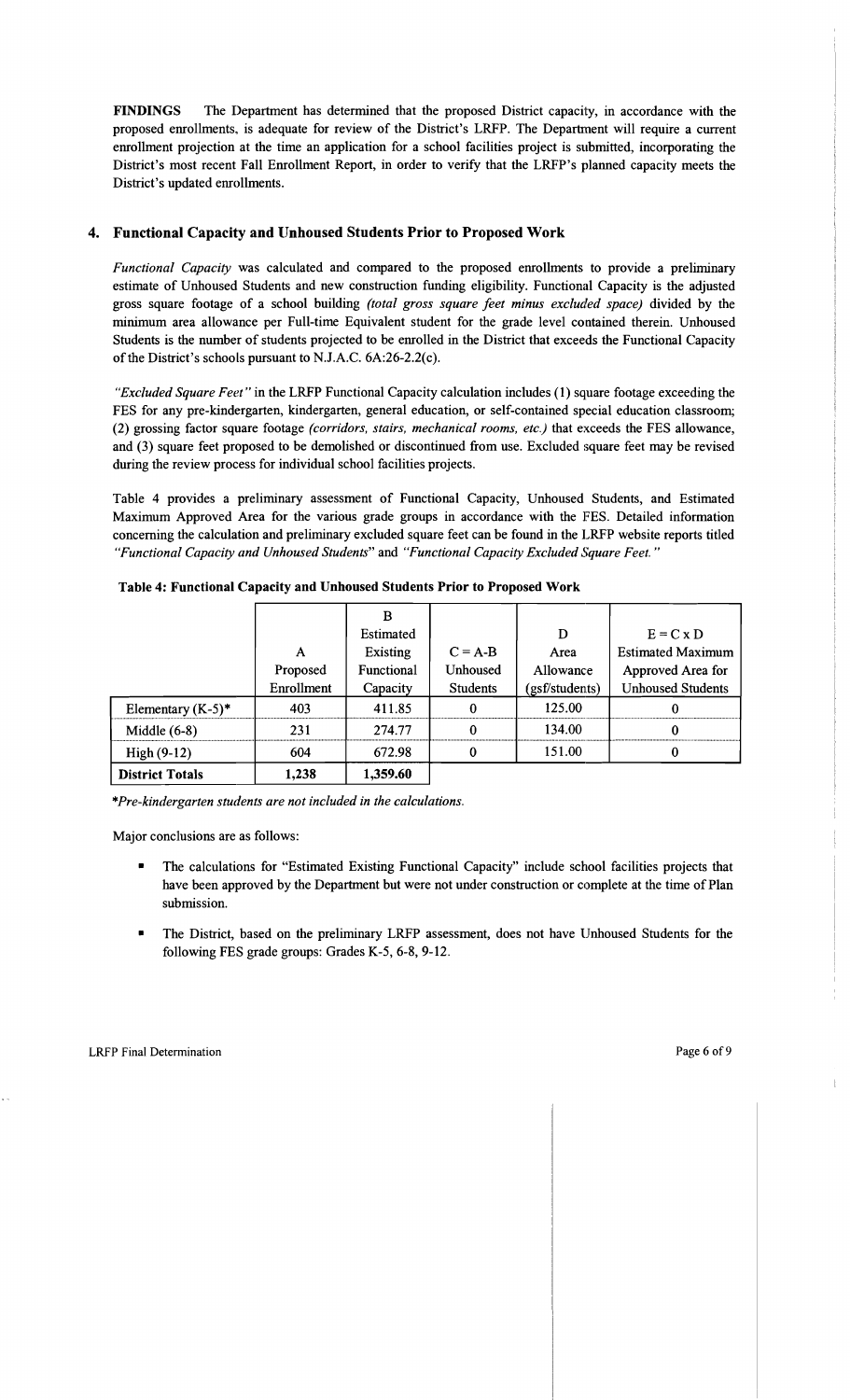- The District is not an ECPA District. Therefore, pre-kindergarten students are not included in the calculations. Unhoused pre-kindergarten self-contained special education students are eligible of State support. A determination of square footage eligible for State support will be made at the time an application for a specific school facilities project is submitted to the Department for review and approval.
- The District is not proposing to demolish or discontinue the use of existing District-owned instructional space. The Functional Capacity calculation excludes square feet proposed to be demolished or discontinued for the following FES grade groups: n/a.

FINDINGS Functional Capacity and Unhoused Students calculated in the LRFP are preliminary estimates. Justification for square footage in excess of the FES and the determination of additional excluded square feet, Preliminary Eligible Costs (PEC), and Final Eligible Costs (FEC) will be included in the review process for specific school facilities projects. A feasibility study undertaken by the District is required if building demolition or replacement is proposed per NJ.A.C. 6A:26-2.3(b)(10).

## 5. Proposed Work

The District was instructed to review the condition of its facilities and sites and to propose corrective *"system"*  and *"inventory"* actions in its LRFP. *"System"* actions upgrade existing conditions without changing spatial configuration or size. Examples of system actions include new windows, finishes, and mechanical systems. "Inventory" actions address space problems by removing, adding, or altering sites, schools, buildings and rooms. Examples of inventory actions include building additions, the reconfiguration of existing walls, or changing room use.

Table 5 summarizes the type of work proposed in the District's LRFP for instructional buildings. Detailed information can be found in the LRFP website reports titled *"Site Asset Inventory," "LRFP Systems Actions Summary,* " *and "LRFP Inventory Actions Summary. "* 

| <b>Type of Work</b>                                            | <b>Work Included in LRFP</b> |
|----------------------------------------------------------------|------------------------------|
| <b>System Upgrades</b>                                         | Yes                          |
| <b>Inventory Changes</b>                                       |                              |
| Room Reassignment or Reconfiguration                           | Nο                           |
| <b>Building Addition</b>                                       | N٥                           |
| New Building                                                   | N٥                           |
| Partial or Whole Building Demolition or Discontinuation of Use | Ν٥                           |
| New Site                                                       |                              |

#### Table 5: Proposed Work for Instructional Buildings

Major conclusions are as follows:

- The District has proposed system upgrades in one or more instructional buildings.
- The District has not proposed inventory changes in one or more instructional buildings.
- The District has not proposed new construction in lieu of rehabilitation in one or more instructional buildings.

Please note that costs represented in the LRFP are for capital planning purposes only. Estimated costs are not intended to represent preliminary eligible costs or final eligible costs of approved school facilities projects.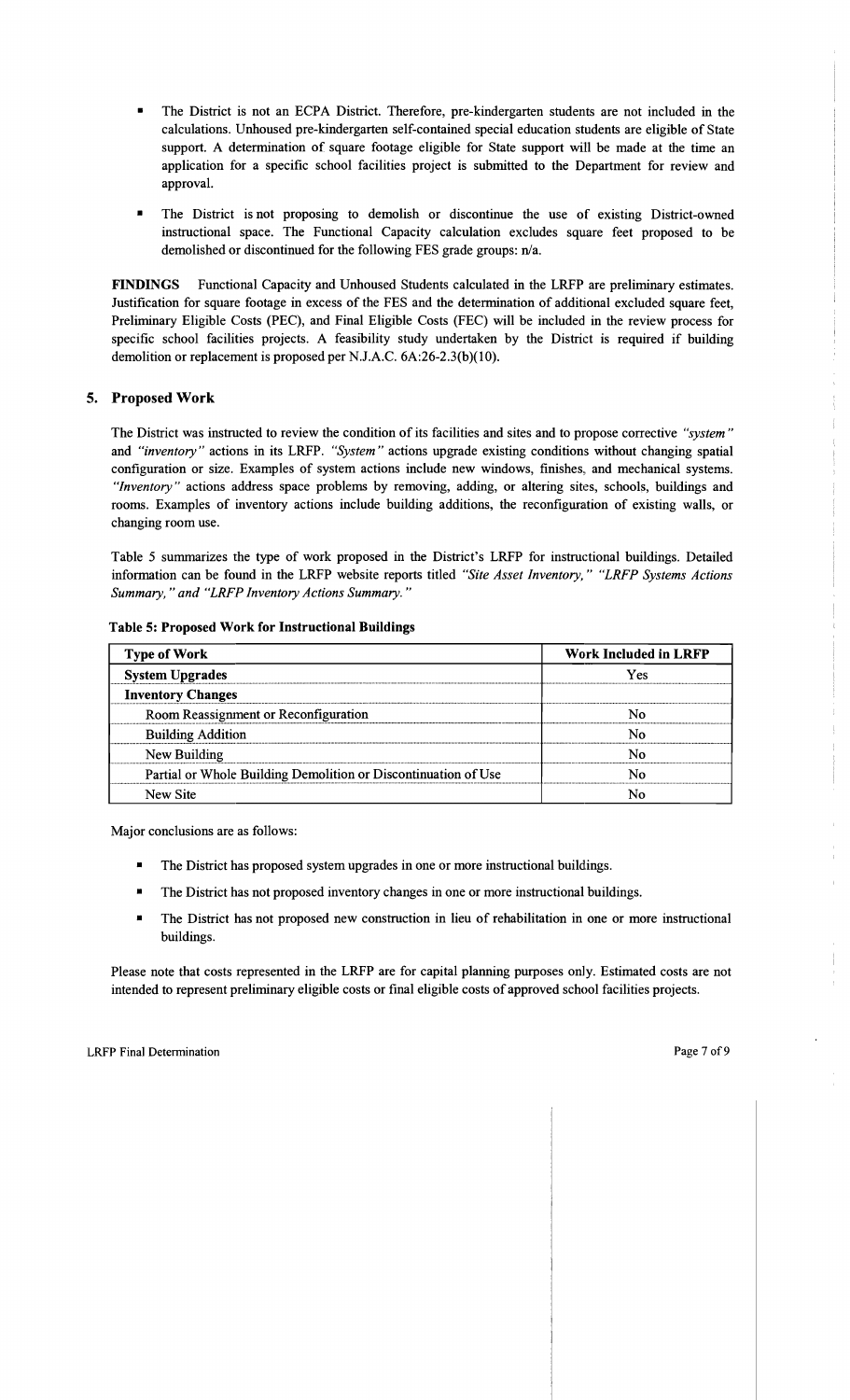The Act (N.J.S.A. 18A:7G-7b) provides that all school facilities shall be deemed suitable for rehabilitation unless a pre-construction evaluation undertaken by the District demonstrates to the satisfaction of the Commissioner that the structure might pose a risk to the safety of the occupants even after rehabilitation or that rehabilitation is not cost-effective. Pursuant to N.J.A.C. 6A:26-2.3(b)(10), the Commissioner may identify school facilities for which new construction is proposed in lieu of rehabilitation for which it appears from the information presented that new construction is justified, provided, however, that for such school facilities so identified, the District must submit a feasibility study as part of the application for the specific school facilities project. The cost of each proposed building replacement is compared to the cost of additions or rehabilitation required to eliminate health and safety deficiencies and to achieve the District's programmatic model.

Facilities used for non-instructional or non-educational purposes are ineligible for State support under the *Acr*  However, projects for such facilities shall be reviewed by the Department to determine whether they are consistent with the District's LRFP and whether the facility, if it is to house students (full or part time) conforms to educational adequacy requirements. These projects shall conform to all applicable statutes and regulations.

FINDINGS The Department has determined that the proposed work is adequate for review of the District's LRFP. However, Department approval of proposed work in the LRFP does not imply that the District may proceed with a school. facilities project. The District must submit individual project applications with cost estimates for Department project approval. Both school facilities project approval and other capital project review require consistency with the District's approved LRFP.

#### 6. Functional Capacity and Unhoused Students After Completion of Proposed Work

The *Functional Capacity* of the District's schools *after* completion of the scope of work proposed in the LRFP was calculated to highlight any remaining Unhoused Students.

Table 6 provides a preliminary' assessment of Unhoused Students and Estimated Remaining Maximum Area after completion of new construction proposed in the LRFP, if applicable. Detailed information concerning the calculation can be found in the website report titled *"Functional Capacity and Unhoused Students."* 

|                        | Estimated<br>Maximum |            |            |                | Estimated<br>Maximum Area |
|------------------------|----------------------|------------|------------|----------------|---------------------------|
|                        | Approved Area        |            | Updated    | Unhoused       | for Unhoused              |
|                        | for Unhoused         | Total New  | Functional | Students after | <b>Students</b>           |
|                        | <b>Students</b>      | <b>GSF</b> | Capacity   | Construction   | Remaining                 |
| Elementary $(K-5)^*$   |                      | 0          | 427.59     | 0              |                           |
| Middle $(6-8)$         |                      |            | 251.90     |                |                           |
| $High(9-12)$           |                      |            | 672.98     |                |                           |
| <b>District Totals</b> |                      |            | 1,359.60   |                |                           |

Table 6: Functional Capacity and Unhoused Students After Completion of Proposed Work

*\*Pre-kindergarten students are not included in the calculations.*